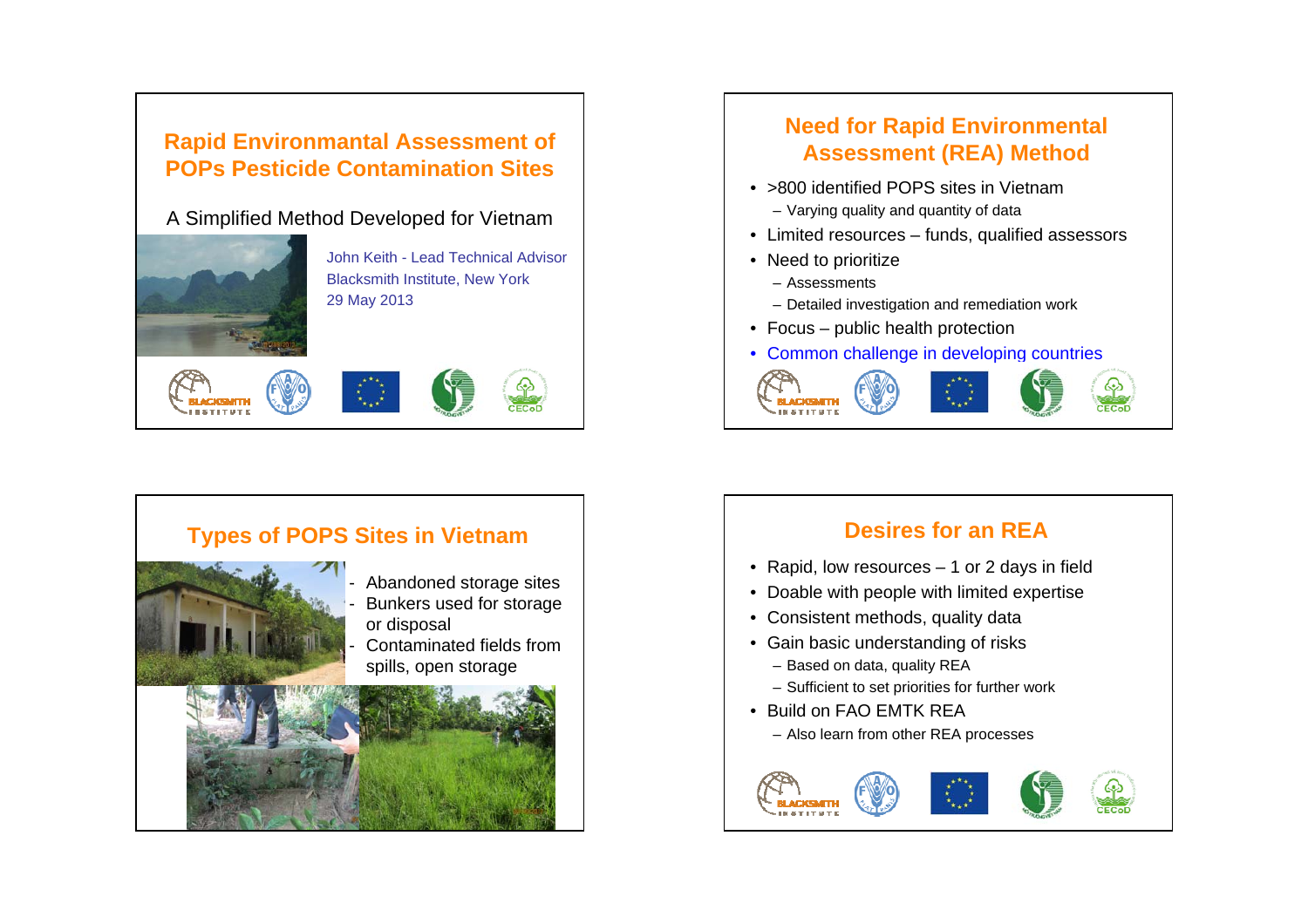





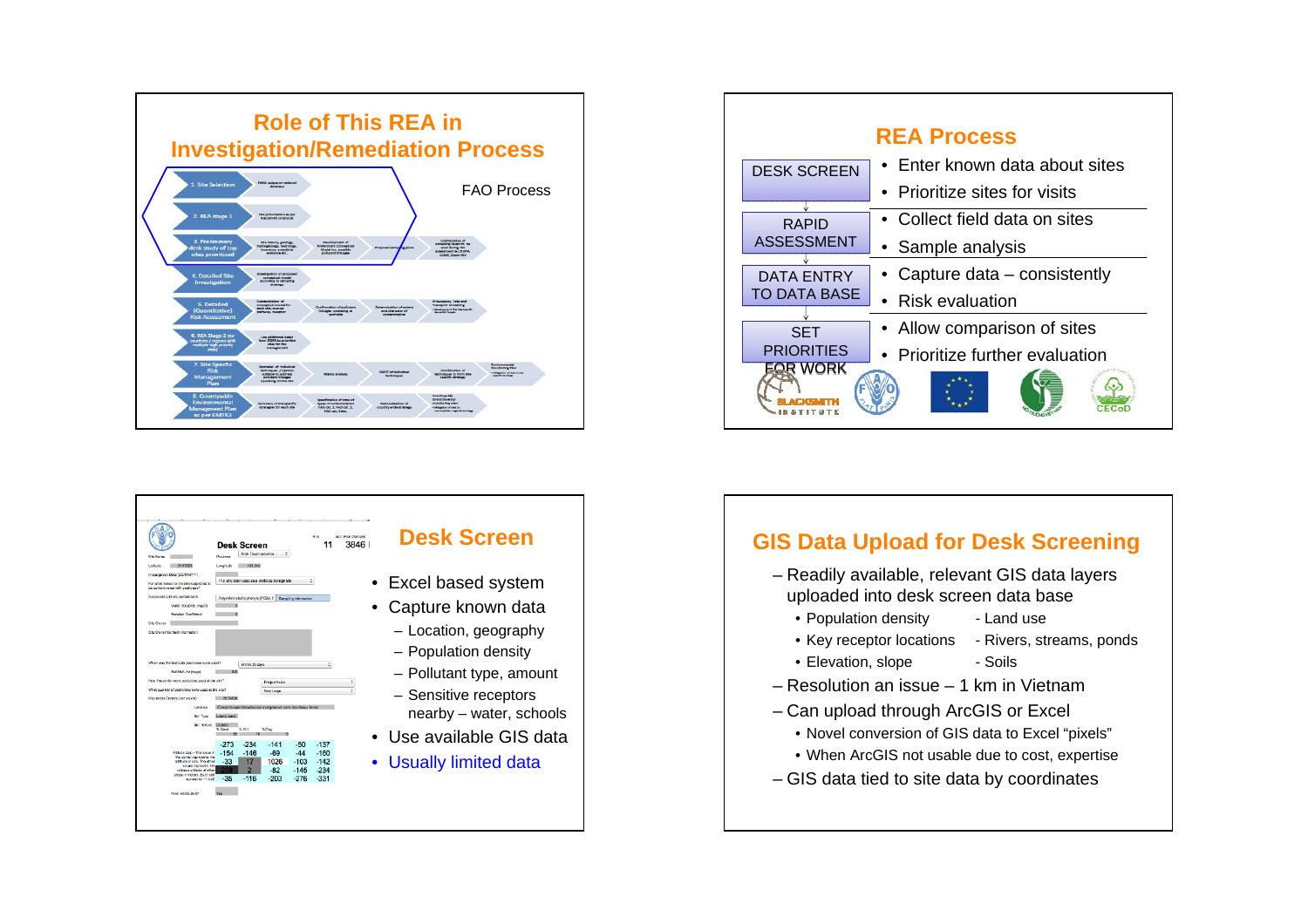





## **REA Field Questions**

- Investigator led through REA by detailed questions
- Pull down menus where possible
- Space for text entry
- Computer or paper
- Excel based
- Sections for:
- General site info
- POP type & quantity
- Release Risk
- Receptor Risk

|                          | <b>Receptor Risk</b>                                                                                                           | 10 High Priority                                       |   |
|--------------------------|--------------------------------------------------------------------------------------------------------------------------------|--------------------------------------------------------|---|
|                          | What is the land use for the foreseeable future?                                                                               | Housing / residential                                  |   |
| General Background       | List the number of people in the following categories<br>Within 50<br>Within 100<br>Within 500                                 |                                                        |   |
| <b>Type and Quantity</b> | On Site<br>meters<br>medeers<br>Meters<br>40<br>Live<br>200<br>20<br>Work<br>100<br>5<br>Visit<br>ton                          |                                                        |   |
|                          | is the site accessible to animals that are later consumed by humans?                                                           | ÷<br>food animals/ fish on site                        |   |
| Release Risk             | What is the distance to a sensitive marine or freshwater ecological area?                                                      | ¢<br>1 km to 5 km                                      |   |
| <b>Receptor Risk</b>     | How close is water from the site to be used as source of potentially<br>contaminated drinking or bathing water                 | ÷<br>0.to 300 m                                        |   |
|                          | In which direction?                                                                                                            | ÷<br>Southeast                                         |   |
|                          | What is it used for?                                                                                                           | ÷<br>Other                                             |   |
|                          | Is human ingestion of contaminated solls possible?                                                                             | ¢<br>Yes                                               |   |
| <b>Upload Site</b>       | Describe the grazing pattern around the contaminated area                                                                      | ٥<br>Animals graze / feed in the contaminated area     |   |
|                          | Dascribe how far crops are produced from the contaminated area                                                                 | ÷<br>No crops are produced within 100m                 |   |
| <b>Print Forms</b>       | In the event that water on-site is contaminated, is an alternative water<br>supply for drinking and bathing readily available? | Yes                                                    | ÷ |
|                          | Is dermal contact with contaminated surface water, groundwater,<br>sediments or soils anticipated?                             | Yes                                                    | ٥ |
|                          | How far away are crops, animals or humans downwind of the site?                                                                | Crops are produced within 10m of the contaminated area |   |
| ۵<br>English             | What is the access to the contaminated area like?                                                                              | Remote locations: less accessible                      | ۵ |
|                          | Strength of reliance of local people on natural resources for survival                                                         | People use resources from within 50m of the site       | ÷ |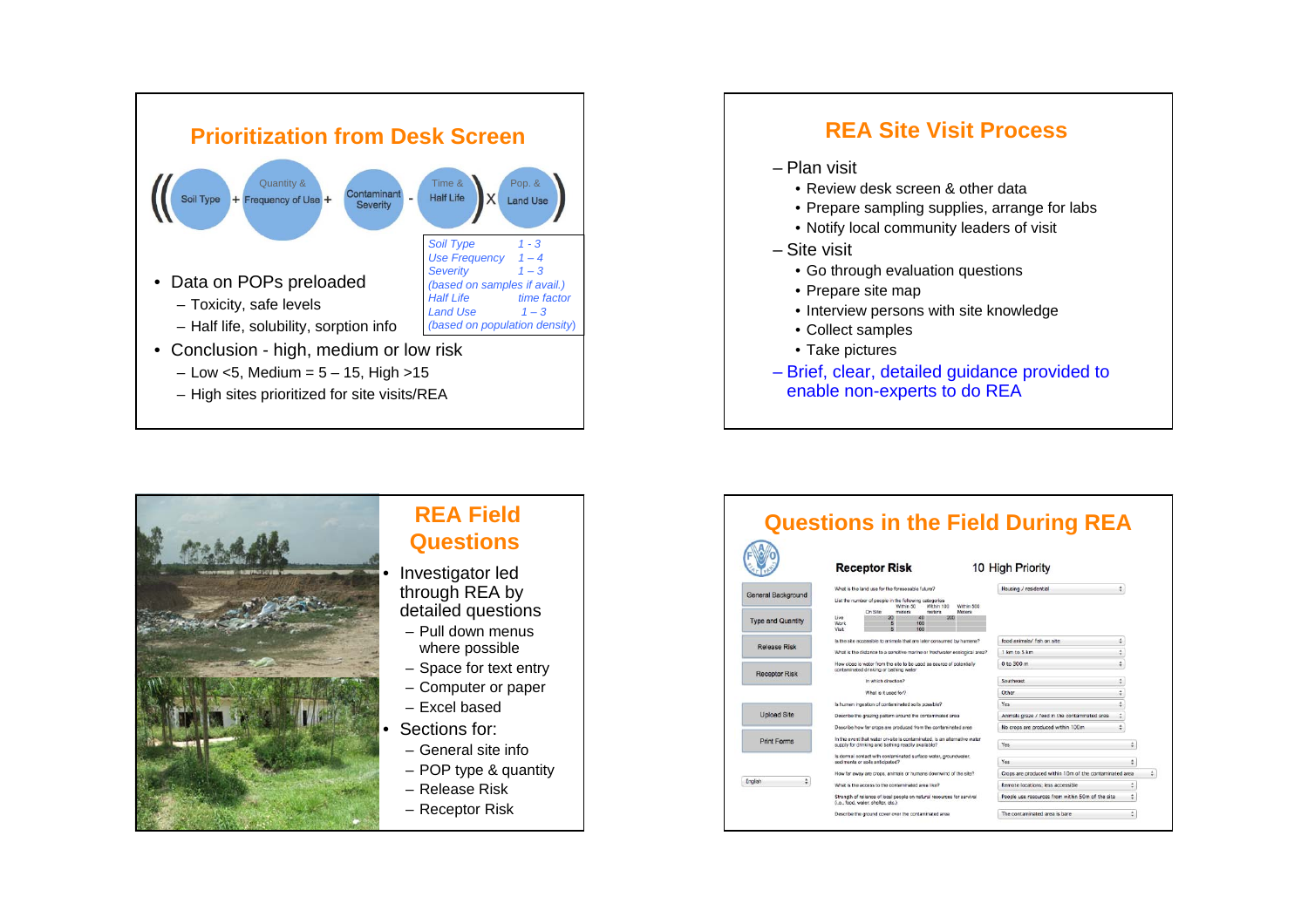

#### **Site Map Required MAP THE SITE** Draw or copy a map of the site that shows the pollution source, the pathways to humans, the location of your samples and any pollution hotspots, neighborhoods that might be affected, and any other relevant landmarks or citoc A digital map is preferable, though hand-drawn maps are acceptable **DIGITAL MAPS** Digital maps can be drawn using bing (http://www. bing.com/maps/), Google Earth or a number of other free software applications. Bing Maps (Figure 1) 1. Right Click on location > "Add a Pushpin" Name Newby Resid and Save thew Pushpin Former Scratte

#### 2. Mark area of contamination using area tool in "My Places Editor" 3. Actions > Export > KML

#### **Google Earth** 1. Use Path tool to draw area.

2. Save Path

3. Right Click Path in Places Menu > Save Place As > KML



Fig. 1. Created in Bing Maps and exported to KML. This simple map sufficiently, demonstrates the pollution source and affected area.



## **REA Risk Evaluation Process**

- Risk estimates for source, pathway, receptor
- Combine by addition to get composite risk
- Result: High, Medium or Low Risk
	- Process not sufficient for quantitative risk analysis
	- Qualitative scores for prioritization of further work
- Risk algorithms based on expert experience
	- Distance attenuation factors from USEPA
	- . Half life in soil from data in literature
	- "Safe" levels from USEPA, others if not done by EPA

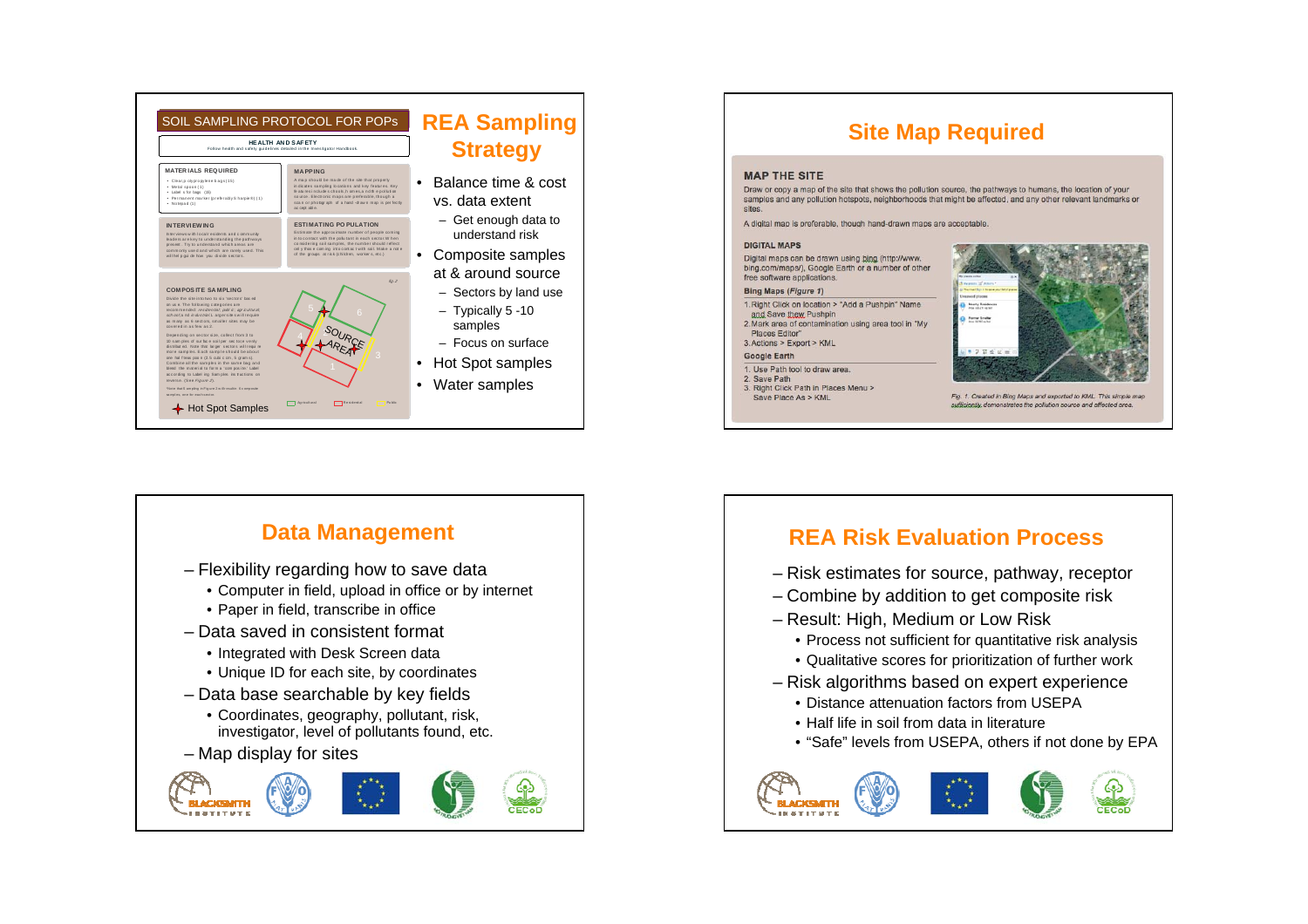

## **Advantages and Limitations**

- Low resource requirements
	- Short time, low cost
	- Can be done by non-experts
	- Commonly available, familiar software
- Incorporates international expertise
- Focuses REAs on sites mostly likely to be high risk through desk screen
- Searchable central database for all data
- Gain basic understanding of sites and risks
- REA not sufficient for intervention design
	- But can be adequate to determine no further work needed
- Method most applicable to smaller sites
	- Sites with a few specific pollutants rather than many



## **Status and Next Steps**

- Piloted by Vietnam Environmental Agency
	- Portions in use
	- Training and roll-out in planning
- Enhancements planned to allow more general use and integration in FAO POPs program
	- Other climates, geological situations
	- Other pollutants
	- Other types of sources